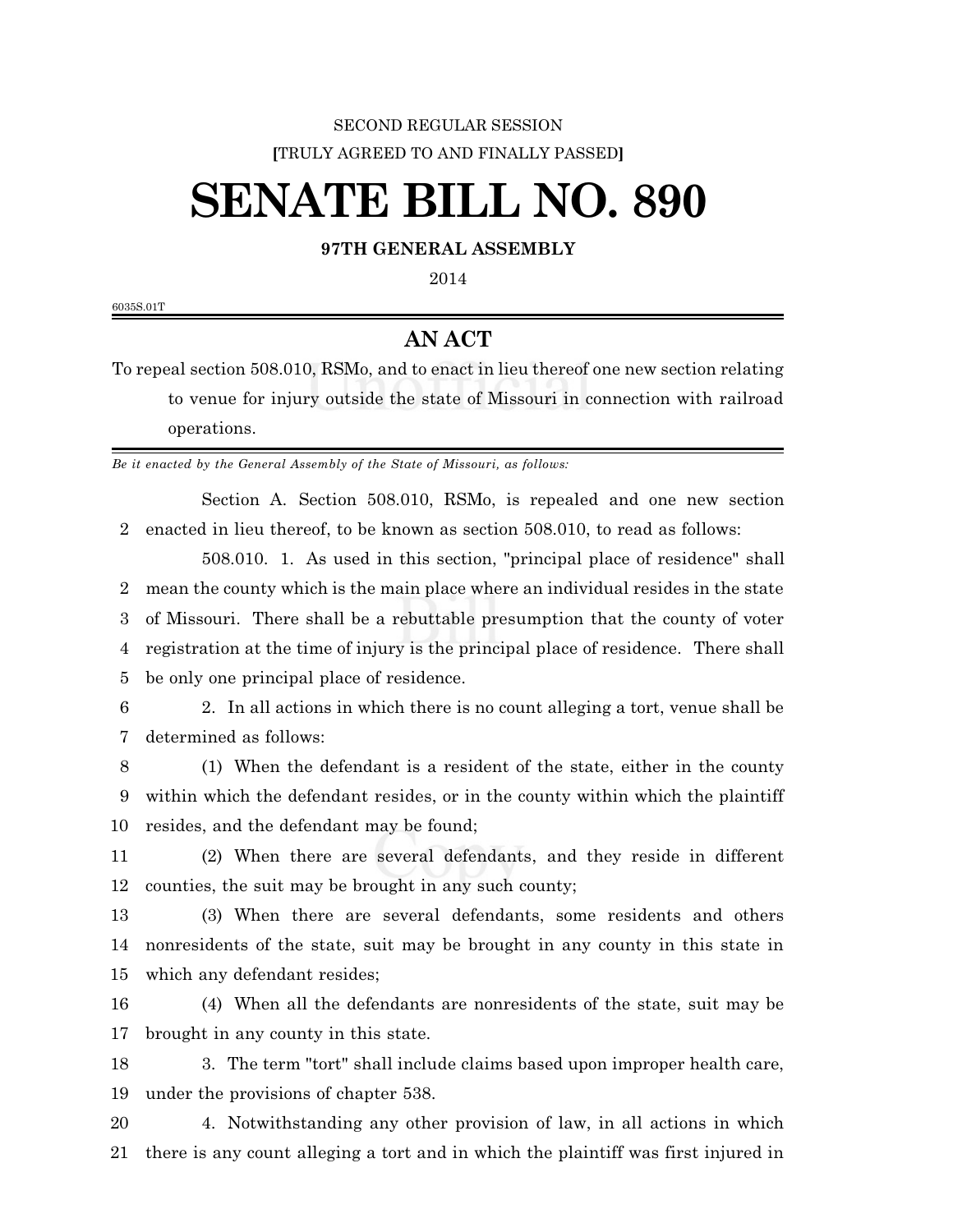the state of Missouri, venue shall be in the county where the plaintiff was first injured by the wrongful acts or negligent conduct alleged in the action.

 5. Notwithstanding any other provision of law, in all actions in which there is any count alleging a tort and in which the plaintiff was first injured outside the state of Missouri, venue shall be determined as follows:

 (1) If the defendant is a corporation, then venue shall be in any county where a defendant corporation's registered agent is located or, if the plaintiff's principal place of residence was in the state of Missouri on the date the plaintiff was first injured, then venue may be in the county of the plaintiff's principal place of residence on the date the plaintiff was first injured;

 (2) If the defendant is an individual, then venue shall be in any county of the individual defendant's principal place of residence in the state of Missouri or, if the plaintiff's principal place of residence was in the state of Missouri on the date the plaintiff was first injured, then venue may be in the county containing the plaintiff's principal place of residence on the date the plaintiff was first injured**;**

 **(3) Notwithstanding subdivisions (1) and (2) of this subsection, if the plaintiff was first injured in a foreign country in connection with any railroad operations therein and any defendant is a:**

 **(a) Corporation that, either directly or through its subsidiaries, wholly owns or operates the foreign railroad; or**

 **(b) Wholly-owned subsidiary of a corporation that, either directly or through its subsidiaries, wholly owns or operates the foreign railroad;**

 **then venue shall exclusively be in the county where any such defendant corporation's registered agent is located, regardless of venue as to any other defendant or, if the plaintiff's principal place of residence was in the state of Missouri on the date the plaintiff was first injured, then venue may be in the county of the plaintiff's principal place of residence on the date the plaintiff was first injured**.

 6. Any action, in which any county shall be a plaintiff, may be commenced and prosecuted to final judgment in the county in which the defendant or defendants reside, or in the county suing and where the defendants, or one of them, may be found.

 7. In all actions, process shall be issued by the court in which the action is filed and process may be served in any county within the state.